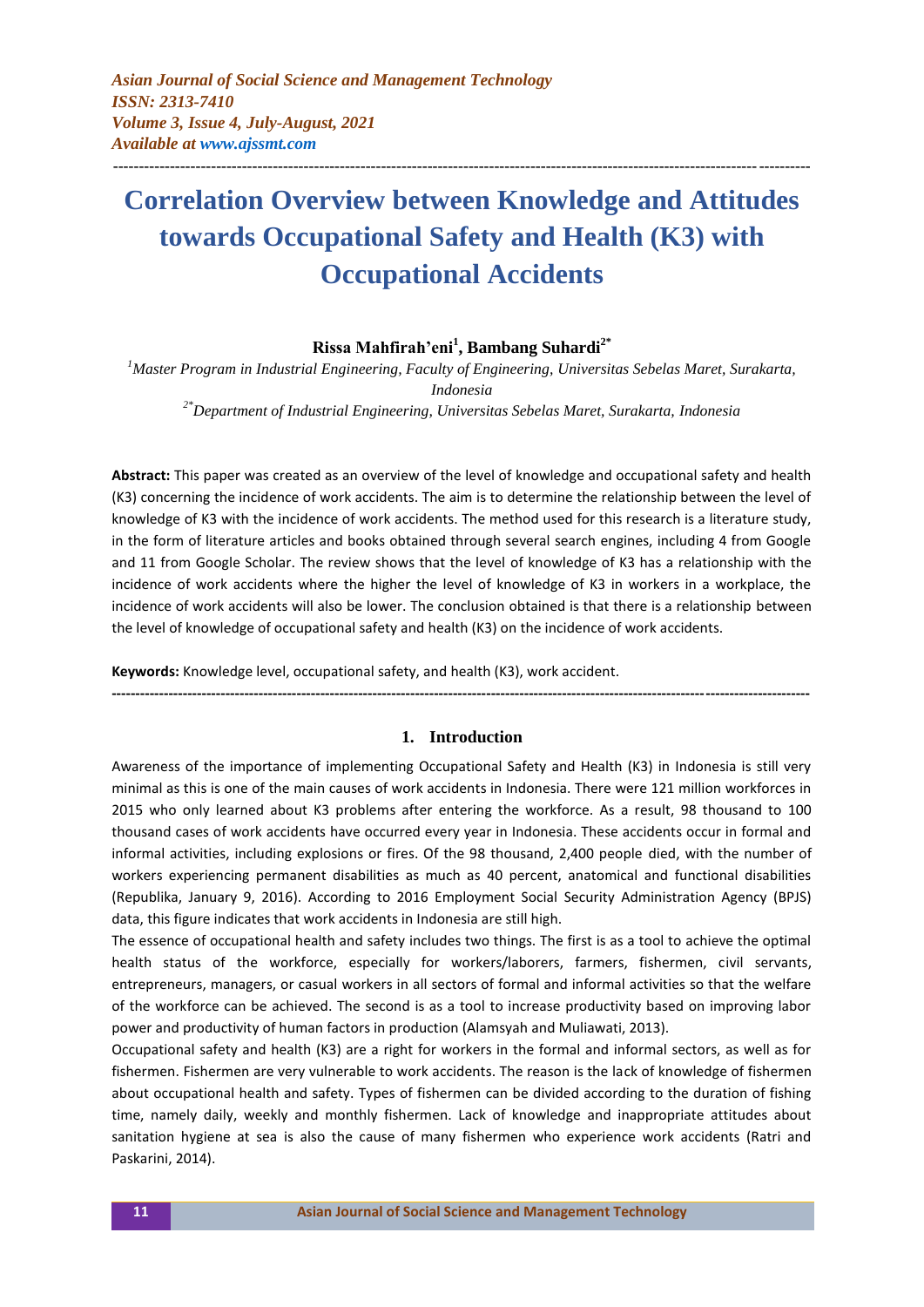A safe work environment will encourage the performance of employees and the company in the long term perspective and is an investment of time and resources in employees where they will easily be loyal to the organization. If a company does not prevent the occurrence of work accidents, then an increase in work accidents may occur. Therefore, prevention to reduce the risk of work accidents is necessary. Ramli (2010) stated that Occupational Safety and Health (K3) is a science and application to prevent work accidents and occupational diseases. K3 is a protective effort aimed at ensuring that workers and other people in the workplace or company are always safe and healthy, and so that each product can be used safely and efficiently (Afrianto, 2014).

The ILO stated that the causes of the high incidence of work accidents are people, work, and the workplace environment. One of the human factors is the level of knowledge of Occupational Safety and Health (K3). Concerning this, (Irzal, 2016) reveals that creating a healthy, safe, not polluted and accident-free work environment, will increase the productivity and efficiency of the workers. The impact of this work accident can be in the form of direct costs, namely losses that can be calculated directly, such as the cost of first aid accidents, and indirect costs, namely losses that are not visible, such as the loss of time and workers who have an accident.

Human error is the main cause of accidents at sea that lead to death. As many as 80% of marine accidents are caused by human error, while the rest can be in the form of neglect by sea transportation operators and related agencies, as well as inadequate marine transportation safety equipment.

The phenomenon of accidents may also result from the interaction of the host (worker), including age, years of service, and education level, and agent (machine/job) in the form of work units and working time, and environmental factors including physical, chemical, and biological (Dauly, 2010). Whardani (2008) states that work accidents have different severity categories which are divided into mild, moderate, and severe levels (Siregar, 2014).

Related research conducted by M. Dita et al. in 2019 stated that there is a correlation between knowledge about work accidents and safe work behavior, where good knowledge can minimize workers' unsafe actions. This description is the purpose of this paper, which is a literature review to find out the relationship between the level of knowledge of occupational safety and health (K3) and the incidence of work accidents.

## **2. Method**

The method adopted for this research is the study of literature or literature in the form of articles and literature books collected through several search engines, including 4 from Google, 11 from Google Scholar. The criteria are Sinta accredited national journals and Scopus and non-Scopus accredited international journals with the longest published year being 2014. Data collection is carried out by identifying the results of previous studies related to the title, namely the relationship between the level of knowledge of K3 workers on the incidence of a work accident. The journals obtained came from K3 journals of industrial engineering and public health journals.

#### **3. Results and Discussion**

Indonesia is one of the countries with a fairly high level of industrial development. This is reflected in the rapidly growing industry, which includes small-scale, medium-scale, and large-scale industries. The development of the industry and the rapid growth of the industry are certainly directly proportional to the emergence of challenges and problems in it. One of the challenges and problems that arise is how to overcome the risk of work accidents that may occur in the work environment/company that has the potential to cause harm to the company and reduce productivity.

In general, the issue of occupational safety and health (K3) in Indonesia is still often neglected. This is indicated by the still high number of work accidents which is very concerning. The level of concern in the business world for K3 is also relatively low, even though employees are a valuable asset in every company. K3 is related to all aspects of health and safety in the workplace where the main focus is as a form of preventing hazards in the workplace.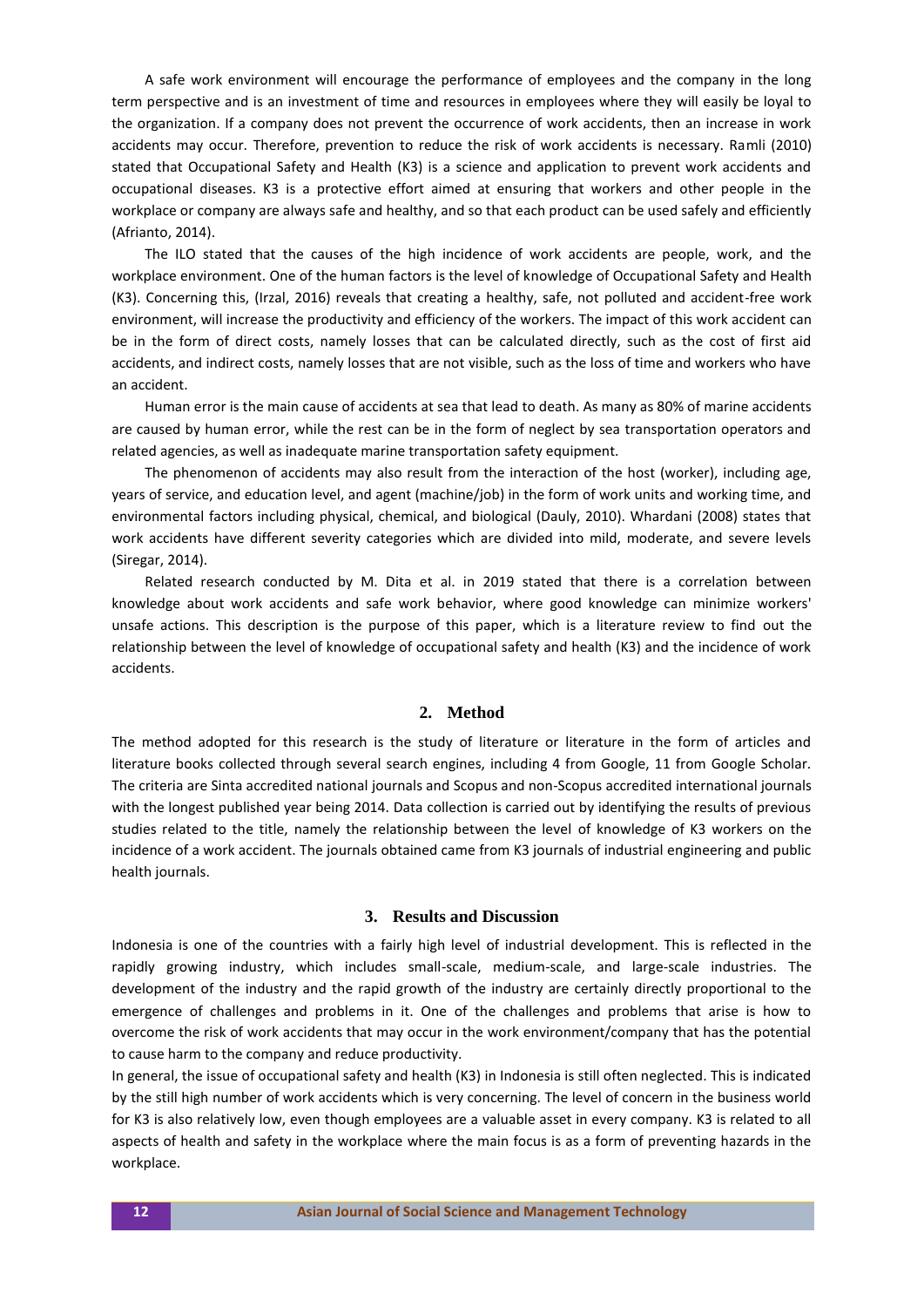Safety in the workplace is likened to business investment, because if work safety reduces financial losses, there will be a positive effect on aspects of working conditions, namely a reduction in work accidents, thereby increasing the level of productivity and quality of life of workers. One of the important roles of K3 is shown in the agricultural sector as described in the research of Kolstrup & Ssali (2016). In the study, it was stated that agriculture is the main driver of Uganda's economy so increasing OSH knowledge will add value to the country through better working conditions, higher worker productivity, and a healthier agricultural population. K3 also plays a role in employee commitment where companies that have adequate OHS management will make their workers have a strong commitment to the company because they assume that their health and safety are guaranteed.

Research from Siregar (2014) found that there is a relationship between knowledge and work accidents at PT. Aqua Golden Mississippi Bekasi with p < 0.000. The knowledge measured in this study is the respondent's understanding of the causes of work accidents and OSH policies. Most of the respondents from Siregar's research (2014) have less knowledge about the causes of work accidents and OSH policies. This is evidenced by the results that 65 respondents (61.3%) of the 106 respondents have less knowledge related to work safety. This research is following Green's opinion which states that knowledge is one of the important factors in motivating someone to act. Someone's behavior based on knowledge will last longer than someone's behavior without knowledge. The more positive the behavior of the workers, the more they will be able to prevent them from unwanted incidents (Siregar, 2014).

Workers who have high knowledge can distinguish and know the dangers around them and can do work following existing procedures because they are aware of the risks that are accepted so that work accidents can be avoided. Workers who have high knowledge will try to avoid minor accidents considering they have the awareness that minor accidents will lead to more severe work accidents. If workers have good knowledge, then they will act positively and try to avoid work accidents. On the other hand, workers who have low knowledge tend to ignore the dangers around them and do not carry out work according to procedures because they are not aware of the risks they may accept.

Research by Aulia W.P. entitled "Identification of Potential Occupational Safety and Health Hazards in the Production Process" in CV. Citra Jepara in July 2019, found that the number of potential hazards obtained in 10 production processes was 82 potential hazards, including 46 potential physical hazards, 32 potential chemical hazards, and 4 potential ergonomic hazards. The most potential hazards occur in the Timber Conversion and Finishing work processes with a total of 12 and the least occur in the Packing work process, with 4 potential hazards. The main factor causing unsafe conditions in the company is a work environment that is far from hygiene. This is due to the absence of the company's Standard Operating Procedure (SOP) in implementing K3 in the company's workplace.

Workers who know about occupational health and safety tend to work in a hurry and want to get work done quickly to save time so they can enjoy rest time more quickly. This occurs as a result of workers' ignorance and unawareness of the importance of procedures and regulations at work to protect themselves. Therefore, workers' low knowledge of occupational health and safety can lead to minor accidents and the possibility of more severe work accidents. Westerman and Donoghue stated that the way to develop the knowledge and attitudes needed by a person to carry out his duties or work adequately is by conducting regular training (Siregar, 2014).

Knowledge plays an important role in every person's behavior. This is evidenced in Susanto's research (2019) entitled *"Implementation of Safe Work Behavior Improvement Using a Behavior-Based Safety Approach in the Batik Industry in Semarang City"* which was conducted on 25 respondents using the DO IT method (Define, Observe, Intervene, and Test) in linear regression multiple. Susanto's research found that safe work behavior was influenced by knowledge, communication, and personal protective equipment with t-values of -2.396; 3,408; and 9,955.20 respectively. Related to this, Rinawati et al. (2016) also explain in "The Influence of Knowledge Levels on the Implementation of the Use of Personal Protective Equipment as an Effort to Achieve Zero Accident at PT. X" against 55 respondents in the chi-square test has a p-value of 0.009. This indicates that respondents who have high knowledge will be more disciplined to use PPE.15 This finding is supported by the research of Oztas et al. (2018) entitled *"Knowledge Level, Attitude, and Behaviors of Farmers in Cukurova Region Regarding The Use of Pesticides"* which was conducted on 420 seasonal farmers in Karatas District,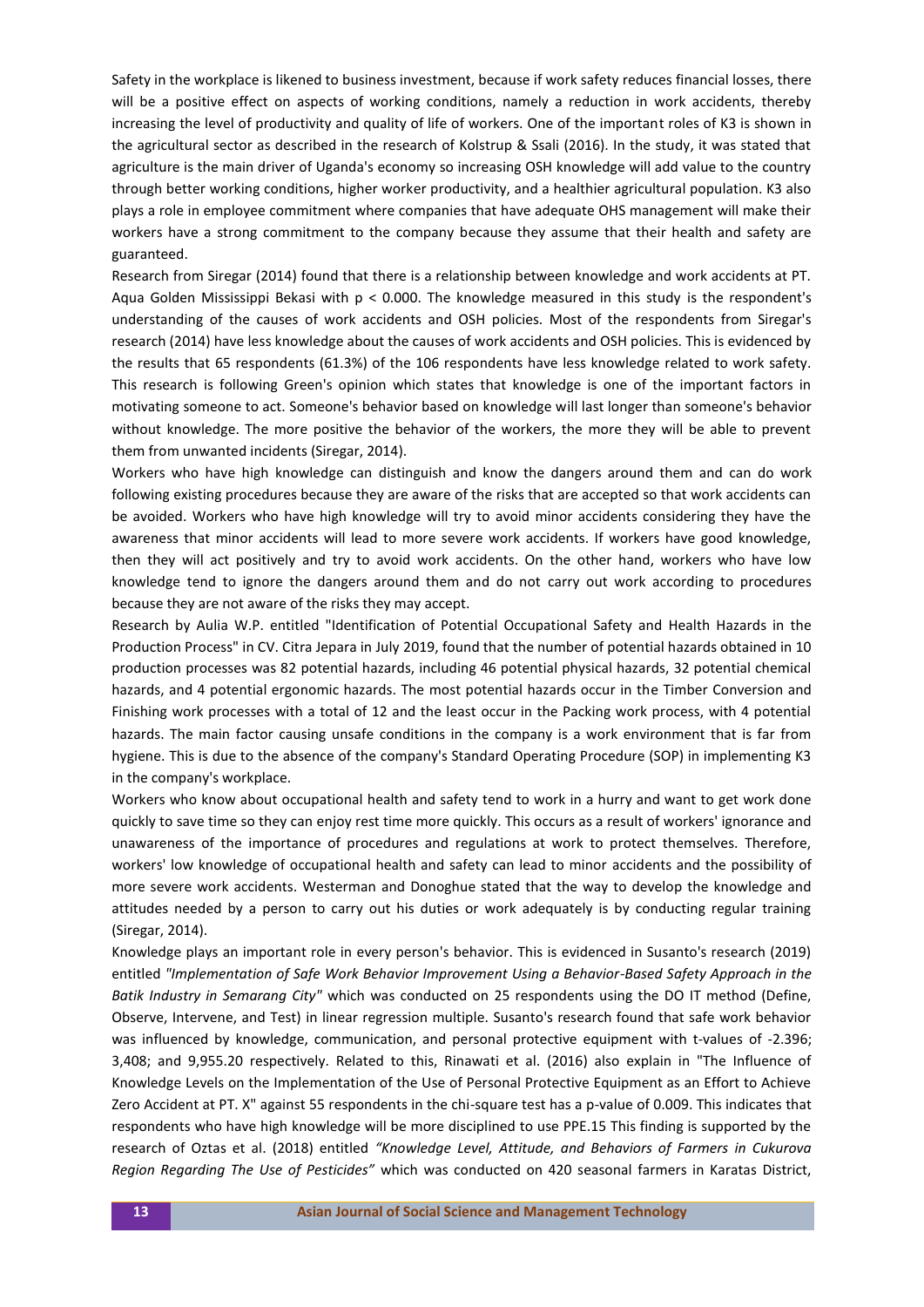Adana Province, Turkey, using a questionnaire with an interview method. The result is that inadequate knowledge about the safe use of pesticides and the use of personal protective equipment can reduce the safe working behavior of farmers so that they are more potentially exposed to pesticide risk.

This K3 knowledge can be honed in various ways. One of them is explained in Syaputra's research (2017) entitled "The Relationship of K3 Knowledge and Motivation with Work Accidents for Production Employees of PT. Borneo Melintang Buana Exports", namely through safety talks to all workers before starting work, explaining the Standard Operating Procedures (SOPs) repeatedly, and routinely providing training for workers. Safety talk is included in K3 communication between humans and humans directly and includes communication between several groups which is carried out through individual contact to shape one's behavior. As in the research "Relationship of Compliance and Knowledge of PPE with Safety Talk in the Maintenance Unit of the Cement Company" conducted by Gumelar and Ardyanto (2018) on 67 respondents through statistical tests using Pearson and chi-square, revealing a relationship between safety talk and knowledge of PPE with p-value 0.000. This reflects that workers who participate in safety talks effectively have positive adherence to the use of PPE and have a good level of knowledge about PPE. In other words, safety talk can be said to be effective in sharpening knowledge and forming obedient behavior in using PPE for workers in the cement company.

In addition to the safety talk, another effort to increase OHS knowledge is through OHS education and training. According to Rumchev et al. (2019) in *"Agricultural Dust Exposures and Health and Safety Practices Among Western Australia Wheatbelt Farmers During Harvest"* conducted on 29 farmer respondents, it was found that education and training can improve hazard identification skills, encourage the adoption of work processes and behaviors that will not only prevent workers from hazardous exposures but also able to identify other hazardous elements and situations, as well as remedial measures to reduce adverse outcomes. This study also explains that the majority of pond owners (36%) return to using their smartphones and mobile websites to obtain information related to K3 because they feel that they can provide far more significant benefits.

OSH-related education has been described by the research of Aluko et al. (2016), namely through the promotion of safe practices and minimizing exposure to hazards, such as providing safety equipment, routinely carrying out worker training related to safety, strengthening the capacity and ability of adequate workers through training in all facilities that are held mandatory. Once implemented properly, workers need to comply with all safety regulations and procedures so that work accidents can be minimized. This compliance can be optimized through monitoring of law enforcement related to safety in the workplace.

The relationship between the level of K3 knowledge and the incidence of work accidents has been proven by several studies. First, a quantitative study entitled *"Management Commitment, Knowledge, Behavior in Occupational Safety and Health and Occupational Accidents of Nurses in Private Hospitals in Yogyakarta"*  conducted by Pratiwi et al., (2016) at a private hospital in Yogyakarta with a cross-sectional method of 73 nurses as respondents who were taken by simple random sampling. The study found a negative relationship between knowledge of K3 and occupational accidents of nurses in risk units. That is, the better the knowledge of nurses, the lower the incidence of work accidents. This is indicated by the results of the regression analysis in the form of a regression coefficient of -0.403 and a p-value of 0.000.

Furthermore, in the same year, a similar study was conducted in the form of a cross-sectional analytical survey with the title *"The Relationship Between Knowledge and Attitudes About K3 and Occupational Accidents in Fishermen Groups in Belang Village, Belang District, Southeast Minahasa Regency"* conducted by Kalalo et al. al., (2016) of 50 fishermen as respondents who were taken by total sampling with the fisher's exact test results. It was obtained a p-value of 0.000 and a POR value (95% CI) of 1.700, which means that respondents with a low level of OHS knowledge, will be more at risk of experiencing work accidents compared to respondents who have a good OHS knowledge level. Statistically, it can be stated that there is a relationship between knowledge about K3 and the incidence of work accidents.

Rudyarti (2017) also conducted a cross-sectional descriptive-analytical study entitled *"The Relationship of Occupational Safety and Health Knowledge and Attitudes to Use of Personal Protective Equipment with Occupational Accidents at Batik Knife Craftsmen at PT.X"* on 31 respondents in the production section where samples were taken randomly through total sampling method. From this study, the results of bivariate analysis RX1 -0.400 and p-value 0.026, which indicated a significant relationship between K3 knowledge and the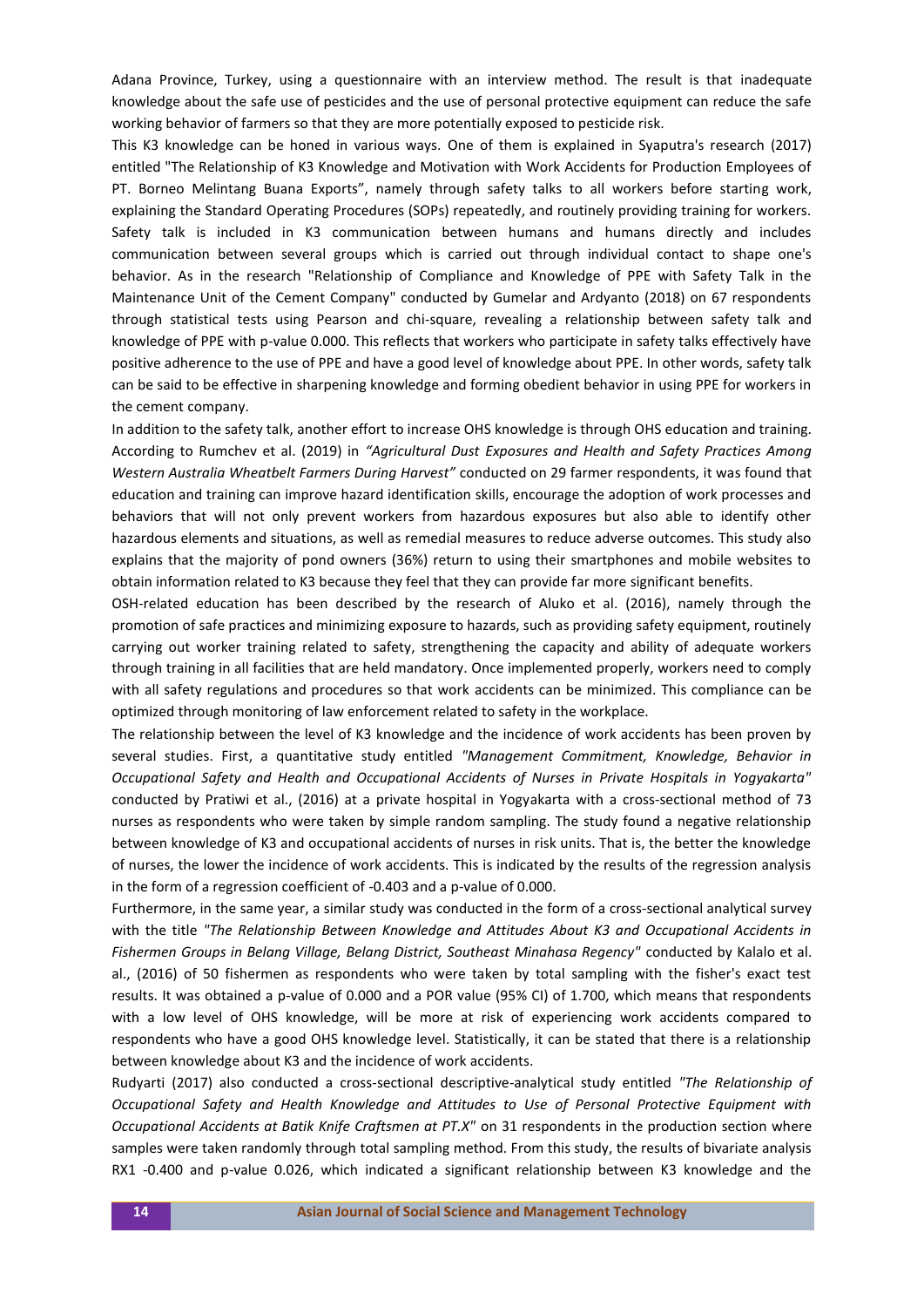incidence of work accidents. In other words, a decrease in K3 knowledge will significantly increase the incidence of work accidents. The magnitude of the relationship between the two is shown by the results of multivariate analysis using a regression test with a regression coefficient of -0.412.

Another cross-sectional quantitative study was conducted by Syaputra (2017), namely *"The Relationship of K3 Knowledge and Motivation with Work Accidents for Production Employees of PT. Borneo Melintang Buana Exports"* to 67 respondents from the production department which was taken by purposive sample. This company is a company engaged in trading services and manufacturing furniture and accessories. The results of the chi-square test show that there is a significant relationship between knowledge and the incidence of work accidents, which is indicated by a p-value of 0.000 and an RP of 2.75, and a CI value of 1.54-4.90. The RP value of 2.75 indicates that workers who have good knowledge have a 2.75 times chance of not experiencing work accidents compared to workers who have less knowledge. Meanwhile, the results of the univariate analysis in this study found that 38 respondents (56.72%) had good knowledge and 36 respondents (53.73%) had low work accidents.

Referring to the information that has been collected and described above, it can be seen that K3 is one of the important efforts as a form of preventing work accidents and occupational diseases. If K3 is managed properly, adequately, and guaranteed for all workers, then a high work commitment can be formed. Workers with high work commitment will have increased work productivity, followed by effective and efficient work processes. To implement good OSH, it is necessary to increase workers' OHS knowledge through safety talk, OSH education, and OSH training. This effort is important to implement because high knowledge of OHS in workers will result in positive attitude changes in job security. This positive attitude can be maintained through regulation, which covers the production process, work environment, and workers.

In addition to increasing knowledge of K3 among workers, the implementation of K3 also requires support from supervisors or company management who are consistent in carrying out risk management, can solve problems related to K3 comprehensively, and collaborate with other parties to improve the quality of K3 in the workplace. Several studies related to the title of this paper have similar results, namely, the level of knowledge of workers related to K3 has been proven to affect the incidence of work accidents in the health, fisheries, industry, and mining sectors. However, the information obtained is still limited to these sectors so that further research is needed in other sectors, such as agriculture, tourism, oil, transportation, and other sectors.

## **4. Conclusion**

Efforts to increase knowledge of occupational safety and health (K3) of workers such as risk management through identification, assessment, and control as well as applying risk mapping are forms of preventing work accidents in the workplace environment. In addition, it is necessary to increase workers' knowledge of occupational safety and health (K3) in the form of safety talk, K3 education, and regular OSH training, accompanied by the preparation of regulations to support the implementation of K3.

This level of K3 knowledge needs to be instilled in workers because based on the findings of several studies, it has been proven that it affects the incidence of work accidents, including the health, fishery, industrial, and mining sectors. In other words, it can be said that the higher the level of knowledge of K3 among workers in a workplace, the incidence of work accidents also tends to be lower.

#### **5. References**

- 1. *International Organization for Standarization*, Nomor 45001 "Sistem Manajemen Keselamatan dan Kesehatan Kerja", 2018.
- 2. *International Organization for Standarization*, Nomor 31000 tentang Manajemen Risiko, 2018.
- 3. Rostanti, Q., dan Andi N. Kesadaran penerapan keselamatan kerja di Indonesia masih rendah, onlin[e:https://republika.co.id/berita/nasional/umum/16/01/09/o0nb1i384-kesadaran-penerapan](https://republika.co.id/berita/nasional/umum/16/01/09/o0nb1i384-kesadaran-penerapan-keselamatan-kerja-di-indonesia-masih-rendah)[keselamatan-kerja-di-indonesia-masih-rendah,](https://republika.co.id/berita/nasional/umum/16/01/09/o0nb1i384-kesadaran-penerapan-keselamatan-kerja-di-indonesia-masih-rendah) 9 Januari 2016.
- 4. Alamsyah, D., Muliawarti, R., Pilar Dasar Ilmu KesehatanMasyarakat,*Nuha Medika: Yogyakarta*, 2013.
- 5. Irzal., Dasar-Dasar Kesehatan dan Keselamatan Kerja, 1st ed. Jakarta: Kencana, 2016.
- 6. Afdahlika, H., Hubungan Pengetahuan Kesehatan dan Keselamatan Kerja (K3) dengan Kecelakaan Kerja pada Tukang Las di Kecamatan Sumbawa, *Jurnal Kesehatan dan Sains*, 4(1):71-78,September 2020.